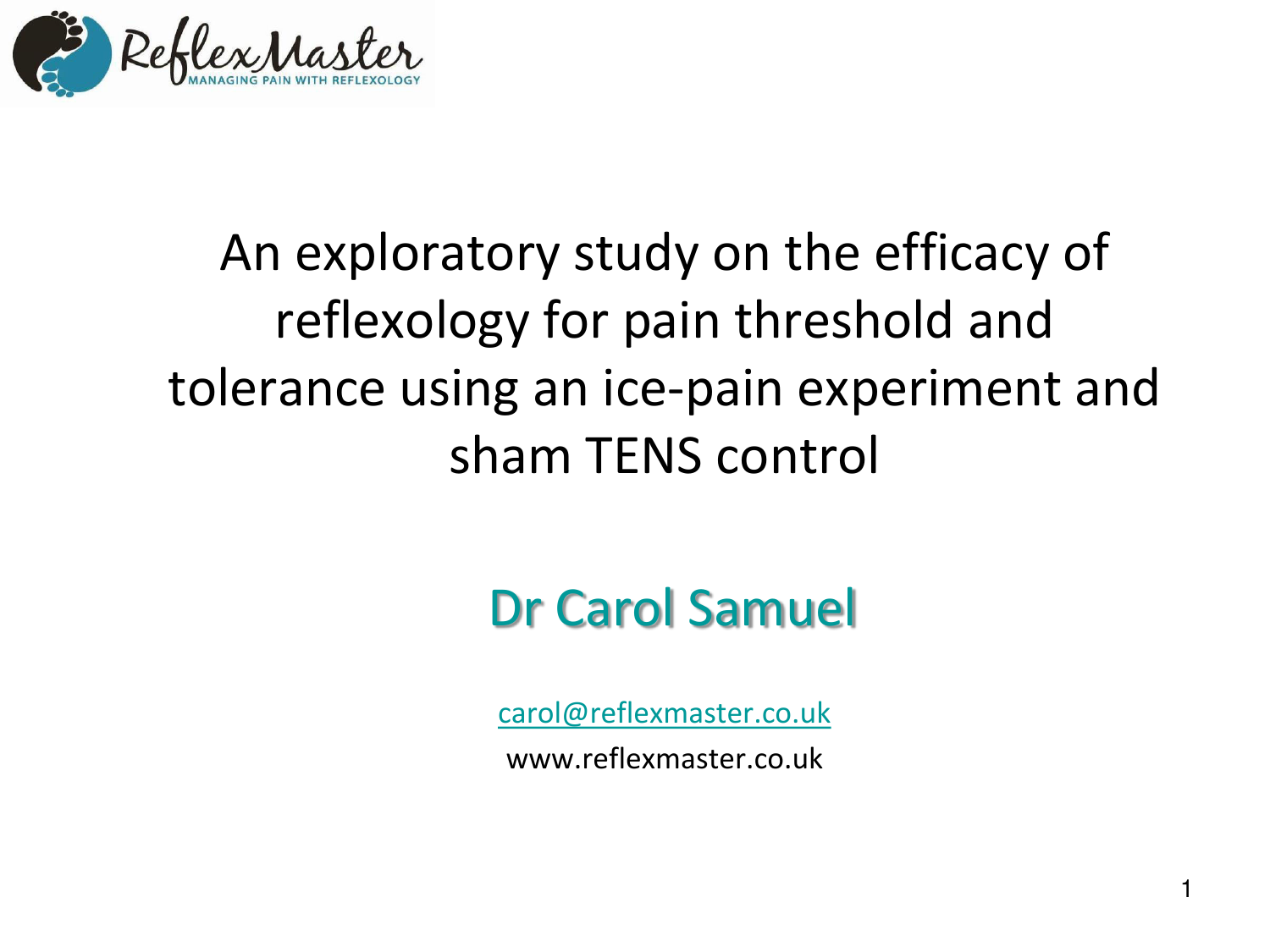

# Mode of Action

- Reflexology is thought to work through the responses of the nervous system
- fMRI shows somatotopical relationships (Miura *et al. 2013,* Nakamaru *et al.* 2008)
- Changes occur in the blood circulation as a consequence of a reflex stimulus (Mur *et al.* 2001)
- May attenuate pain through a gating system (Melzack and Wall 1965)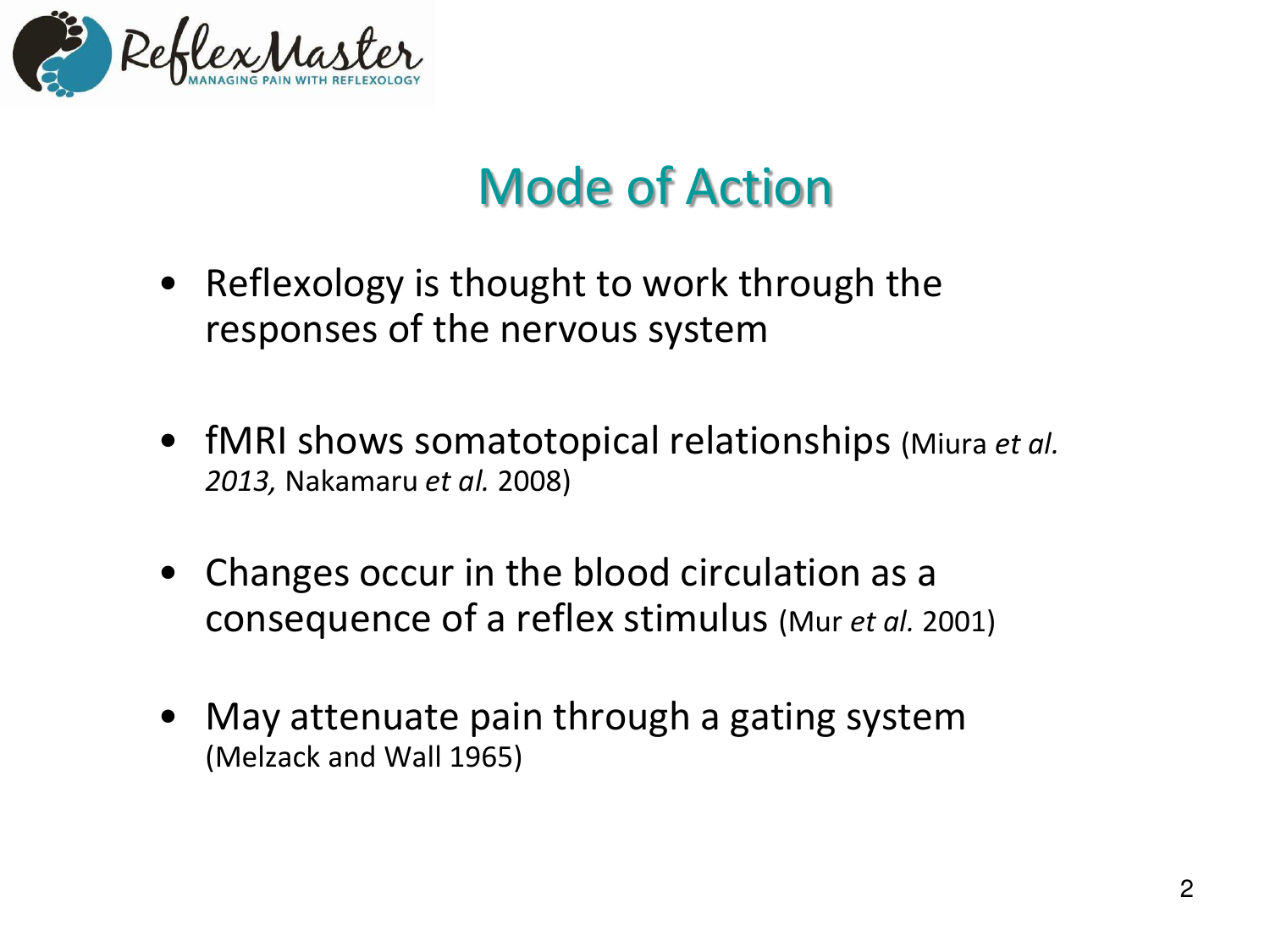

# Exploratory study aims

- To examine the effects of a standard reflexology treatment on acute pain induced in healthy human volunteers
- To evaluate pain induced threshold and tolerance levels
- To measure basic physiological parameters such as heart rate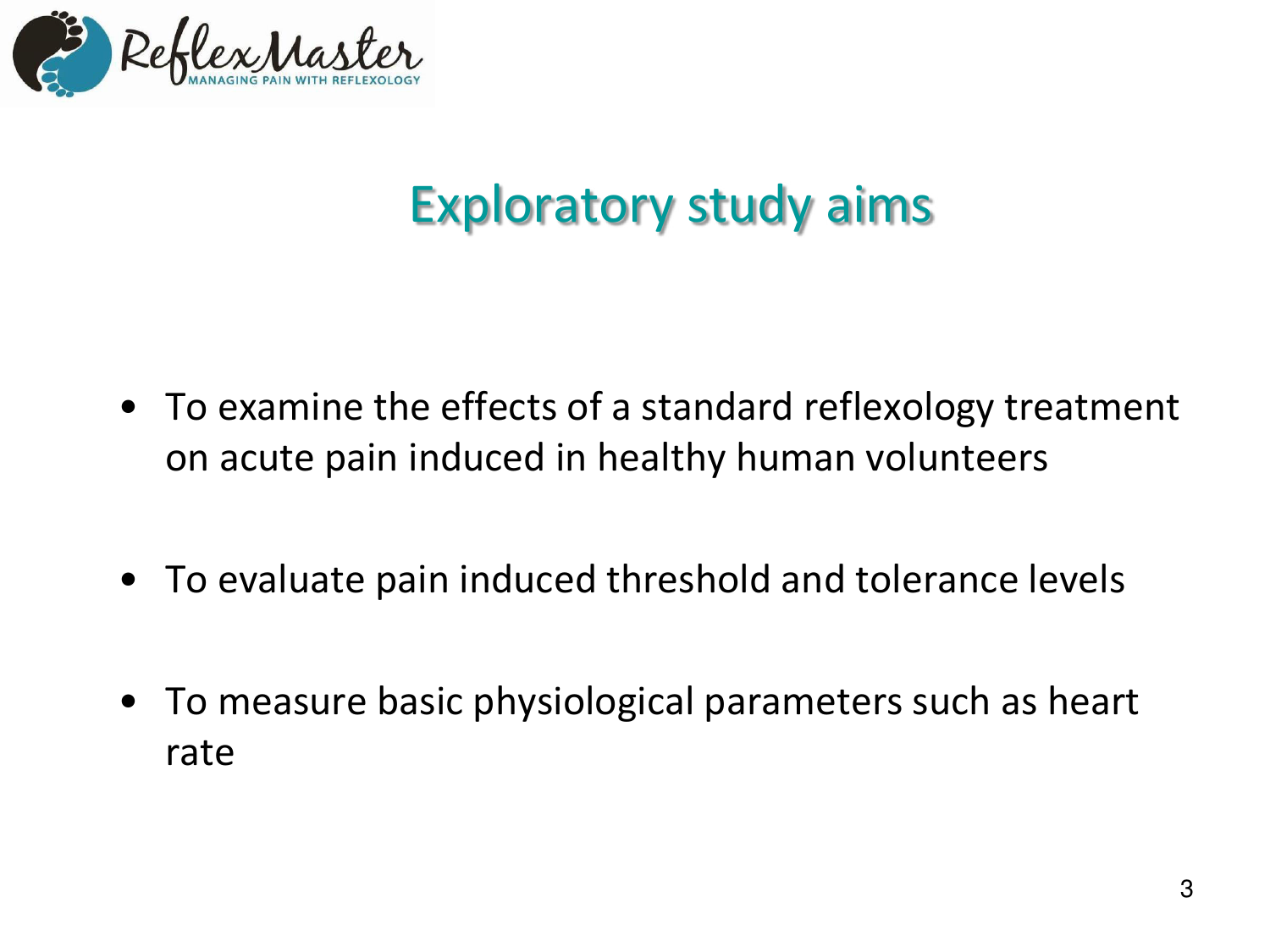

## Inclusion - Exclusion criteria

- $\bullet$  Inclusion criteria  $\overline{\phantom{a}}$ 
	- $-$  Healthy adults between  $18 55$  years
	- No previous experience of reflexology or T.E.N.S
- $\bullet$  Exclusion criteria  $\overline{\phantom{a}}$ 
	- pregnancy, thrombosis, pain condition, severe psychiatric or somatic illness, Raynauds syndrome or other neurological condition, clinical hypertension, interest in outcomes of the study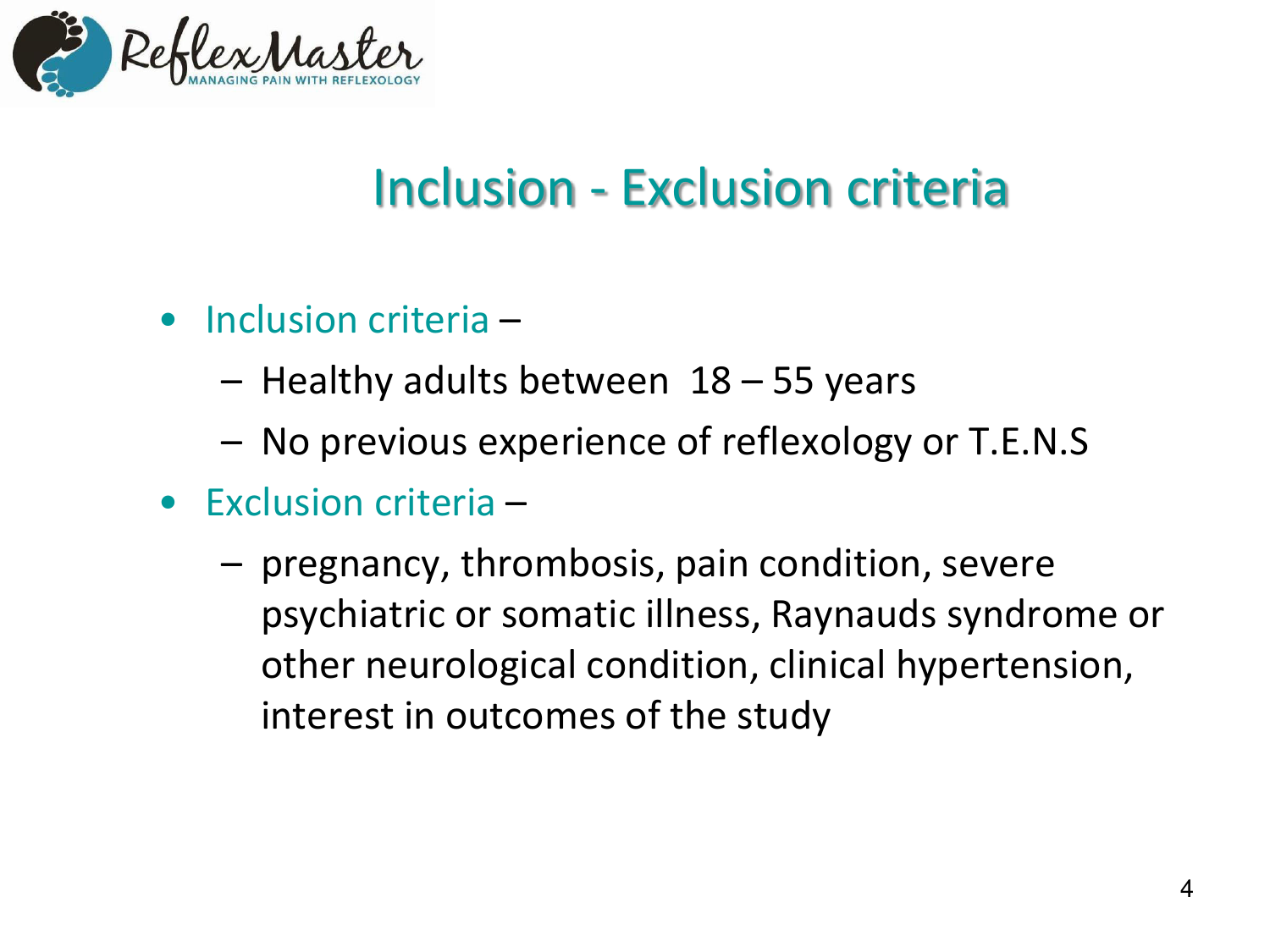

# **Methods**

The Subjects:

- Nineteen subjects recruited
- Four left the study
- Healthy volunteers *n*=15 (11 female, 4 male) with a mean age  $37.7\pm 2.6$  years
- Each assigned a single treatment of reflexology and sham T.E.N.S. given randomly in a cross-over design, total time for each trial = 3 hours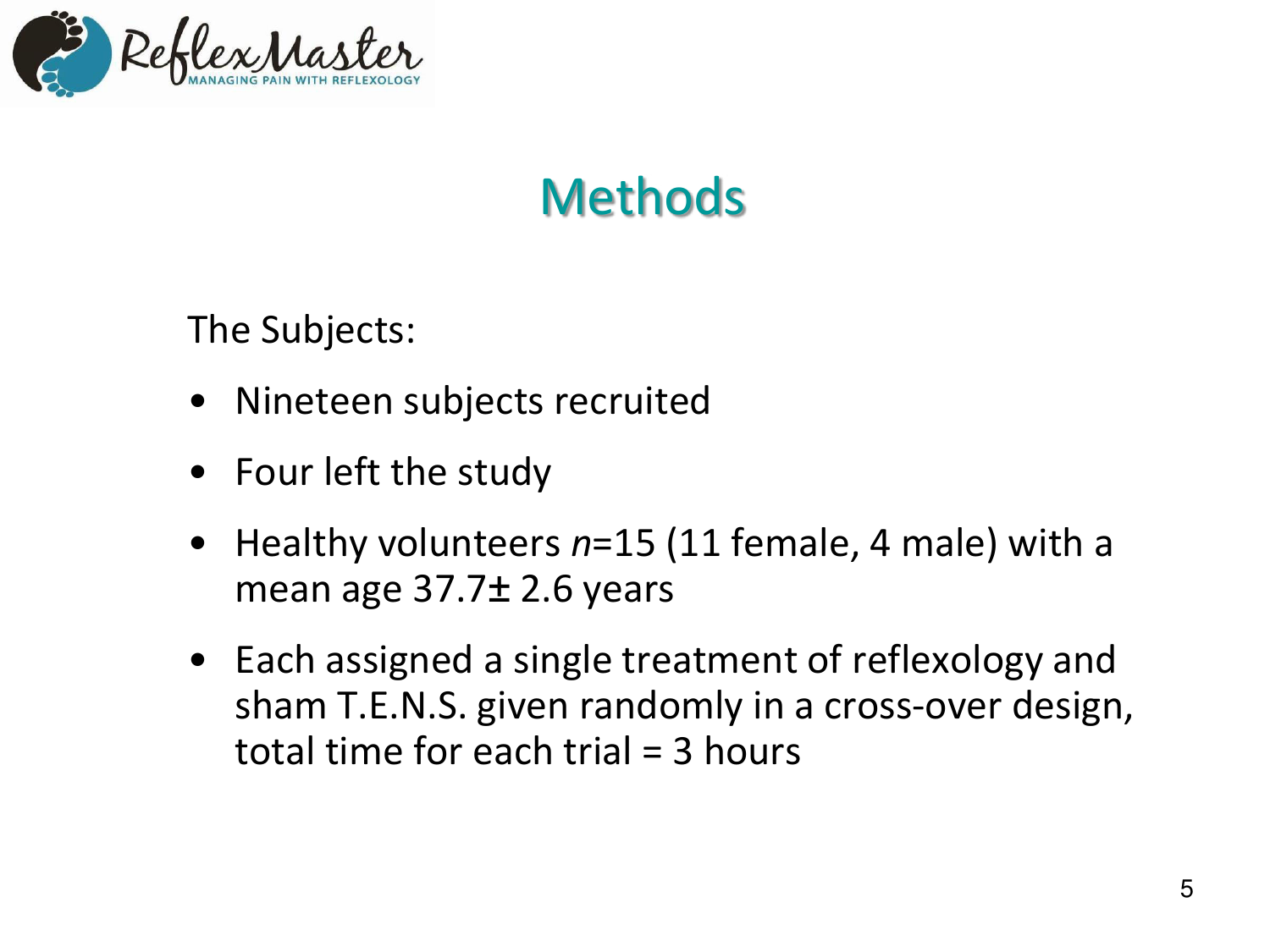

# Control Method

- Establishing a sham treatment that does not produce some measurable physiological effect
- Sham reflexology, using unrelated areas of the feet, are an inadequate control in clinical trials (Oleson and Flocco 1993, Evans *et al. 1998,*  Brygge *et al.* 2001)
- **Sham Transcutaneous Electrical Nerve** Stimulation (T.E.N.S) used as a control in T.E.N.S. naïve subjects (Claydon *et* al. 2008)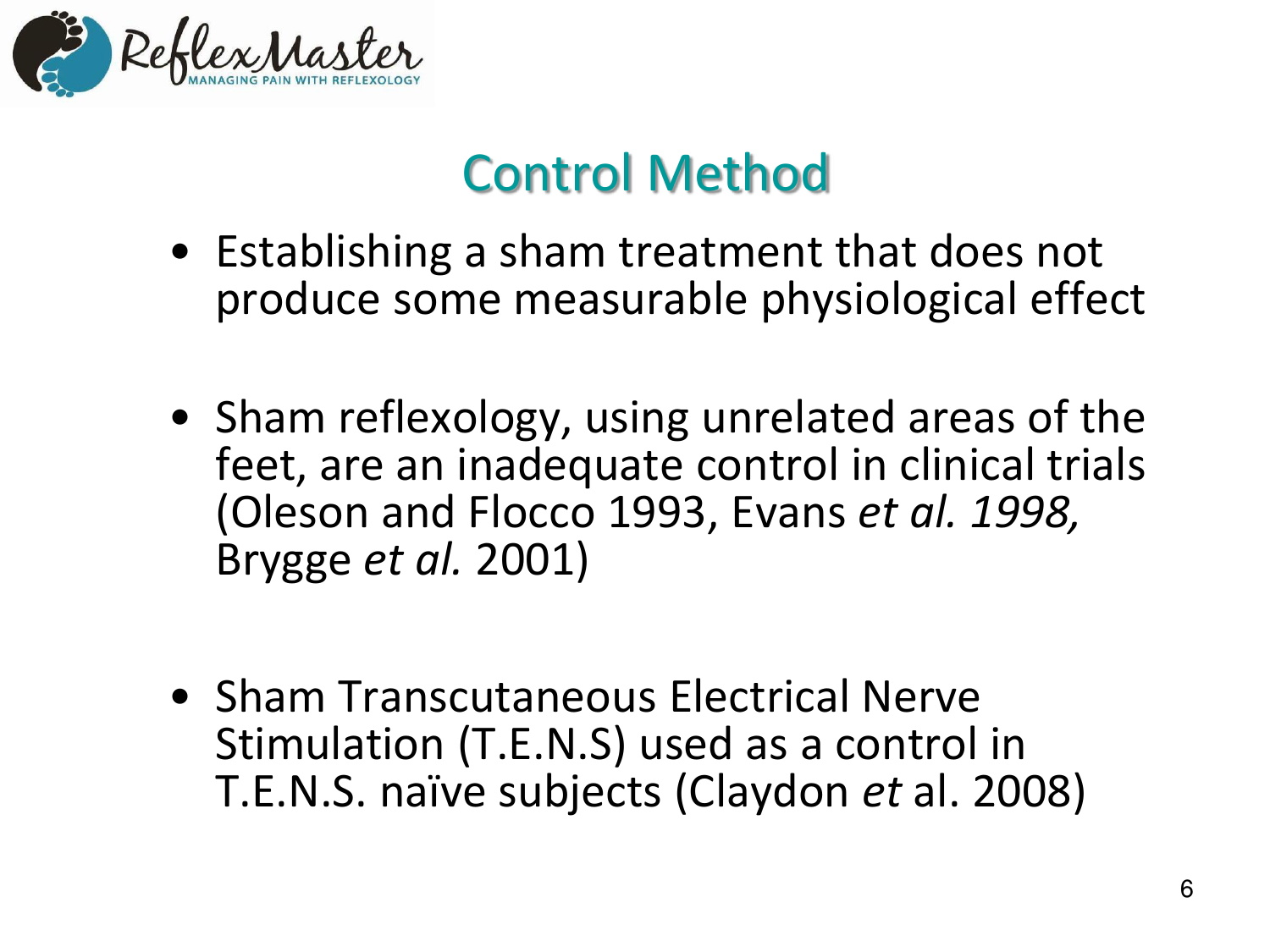

# Basis of T.E.N.S

• Clinical tool in the treatment of pain that involves passing low voltage electrical currents to electrodes pasted on the skin via small pads

- Sham T.E.N.S  $-$
- no electrical current



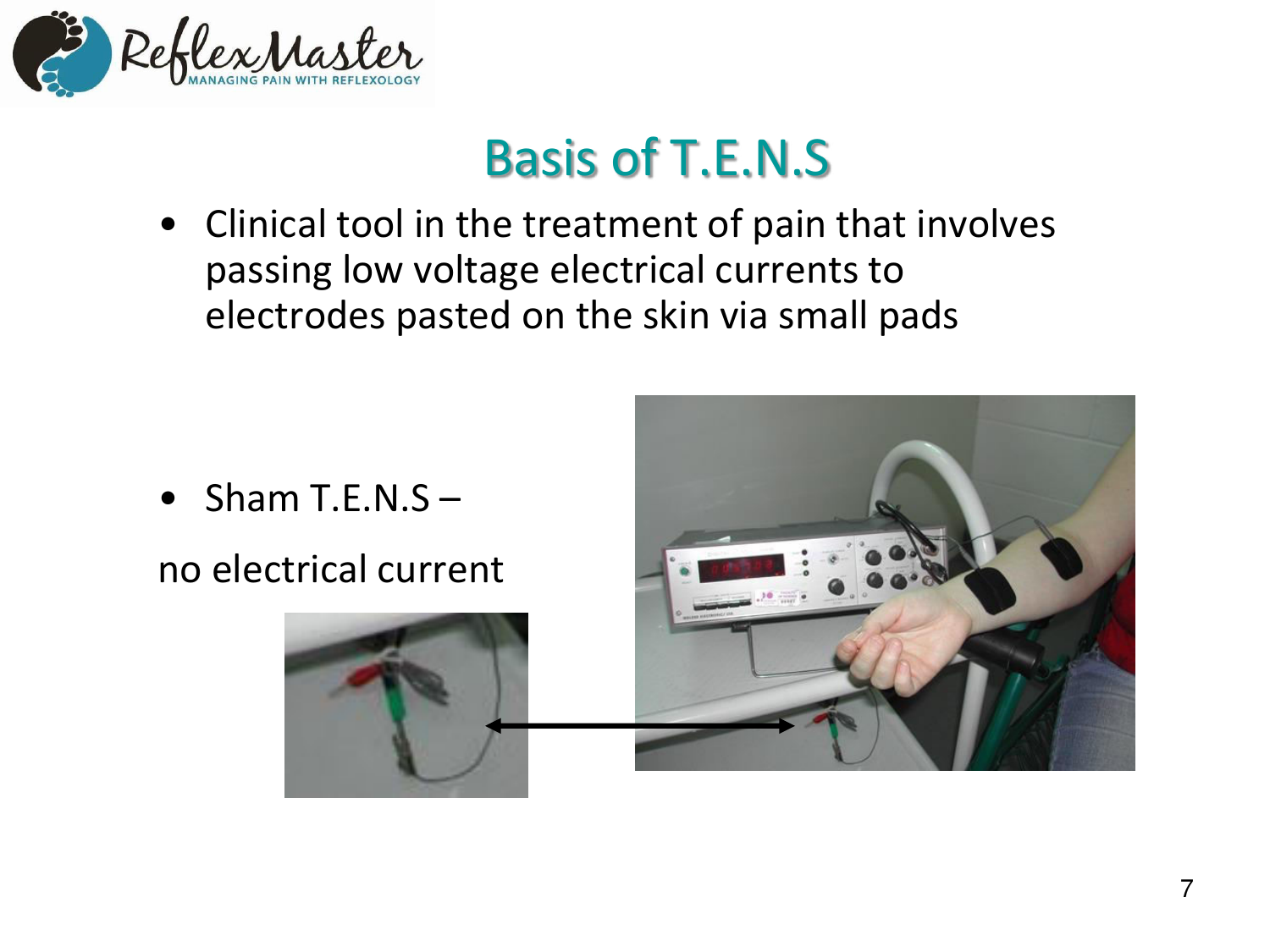

#### Experimental Procedures

- Isolated room, ambient temperature 22°C±1°C
- Seated in a chair and fitted with a heart rate monitor
- Plunged non-dominant hand into a bucket of crushed ice  $(0^{\circ}C)$



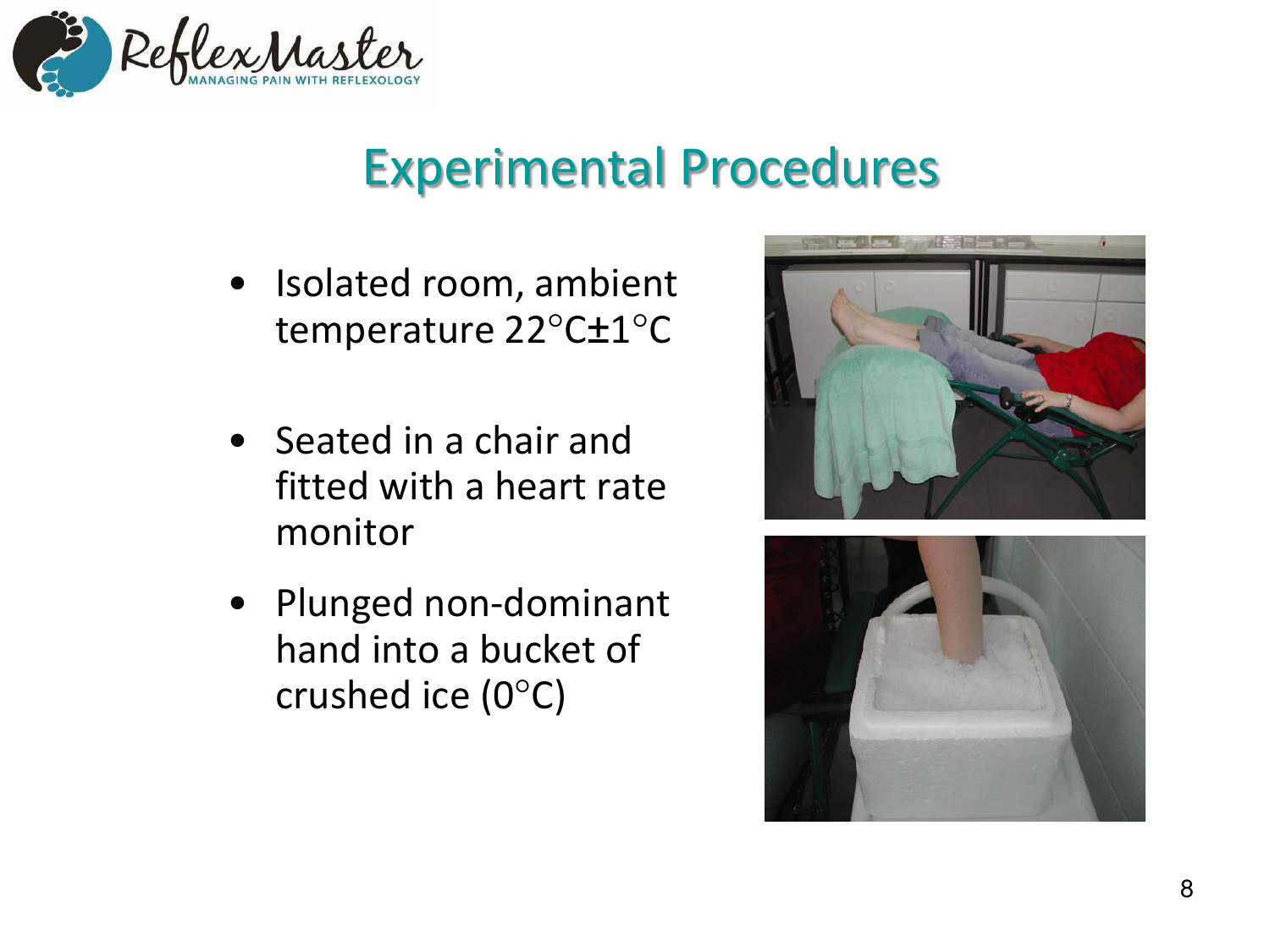

# Experimental procedure

• 15 minute rest period

Three measurements were taken: -

- Pain threshold
- Pain tolerance
- $-$  Heart rate before and after plunging the hand into the crushed ice (baseline)
- A 45-minute general reflexology treatment or 45minute sham T.E.N.S. treatment
- 30-minutes rest between ice plunge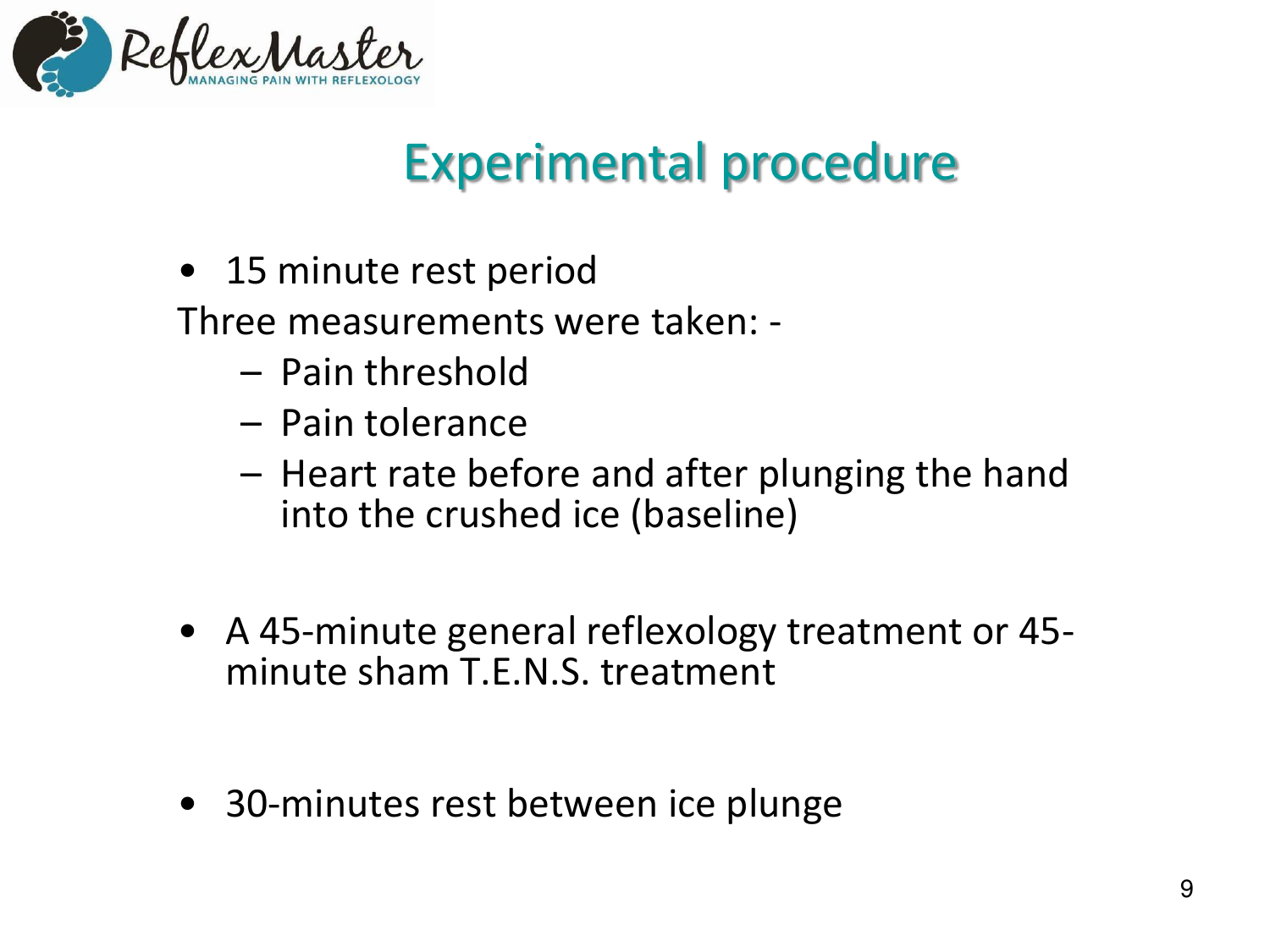

#### Experimental procedure

| Pre treatment<br>0 - 15 minutes |                                                               |                                 | <b>Treatment</b><br>$15 - 60$<br>minutes           | Post treatment period<br>$60 - 180$ min      |                      |                                                     |                      |                                              |                                              |  |
|---------------------------------|---------------------------------------------------------------|---------------------------------|----------------------------------------------------|----------------------------------------------|----------------------|-----------------------------------------------------|----------------------|----------------------------------------------|----------------------------------------------|--|
| $0 - 14$                        | 15 min                                                        |                                 | 45 min                                             | 30 min post<br>Ice plunge                    |                      | 60 min post<br>Ice plunge                           |                      | 90 min post<br>Ice plunge                    | 120 min post<br>Ice plunge                   |  |
| Rest period, consultation etc   | <b>B/line</b><br><b>HR</b><br>pre/post<br>ice<br>PThr<br>PTol | Subjective rating Questionnaire | <b>Treatment</b><br><b>SReflex</b><br>Control<br>Л | <b>HR</b><br>pre/post<br>ice<br>PThr<br>PTol | rating<br>Subjective | <b>HR</b><br>pre/post<br>Ice<br>PThr<br><b>PTol</b> | rating<br>Subjective | <b>HR</b><br>pre/post<br>ice<br>PThr<br>PTol | <b>HR</b><br>pre/post<br>ice<br>PThr<br>PTol |  |

Subjective ratings followed each ice plunge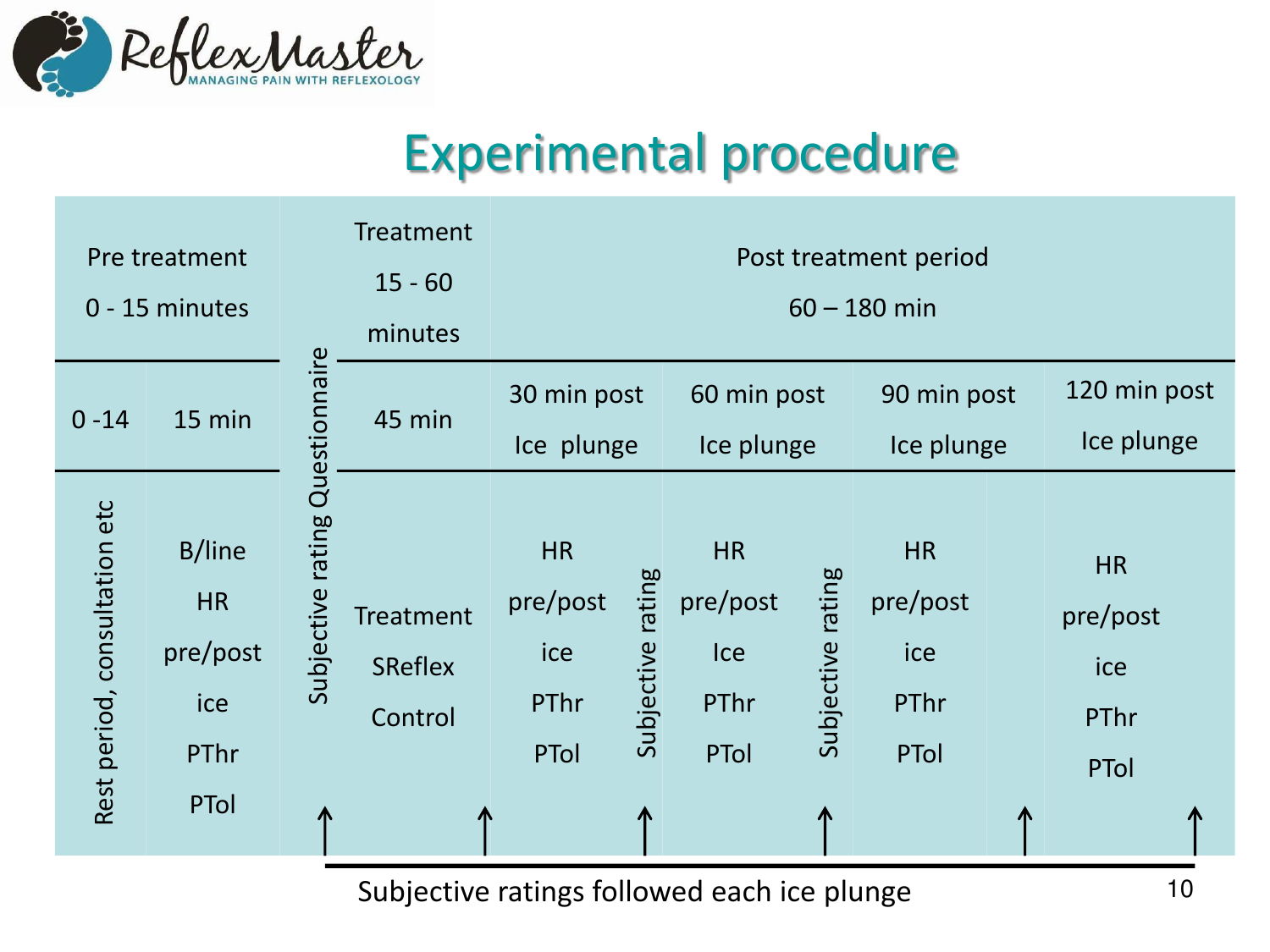

# Statistical Analysis

- Data are expressed as change from pre- treatment baselines
- Two-way analysis of variance (ANOVA) with repeated measures for treatment and time
- Inter-session reliability of baseline data evaluated using Pearson's product moment correlation coefficient statistic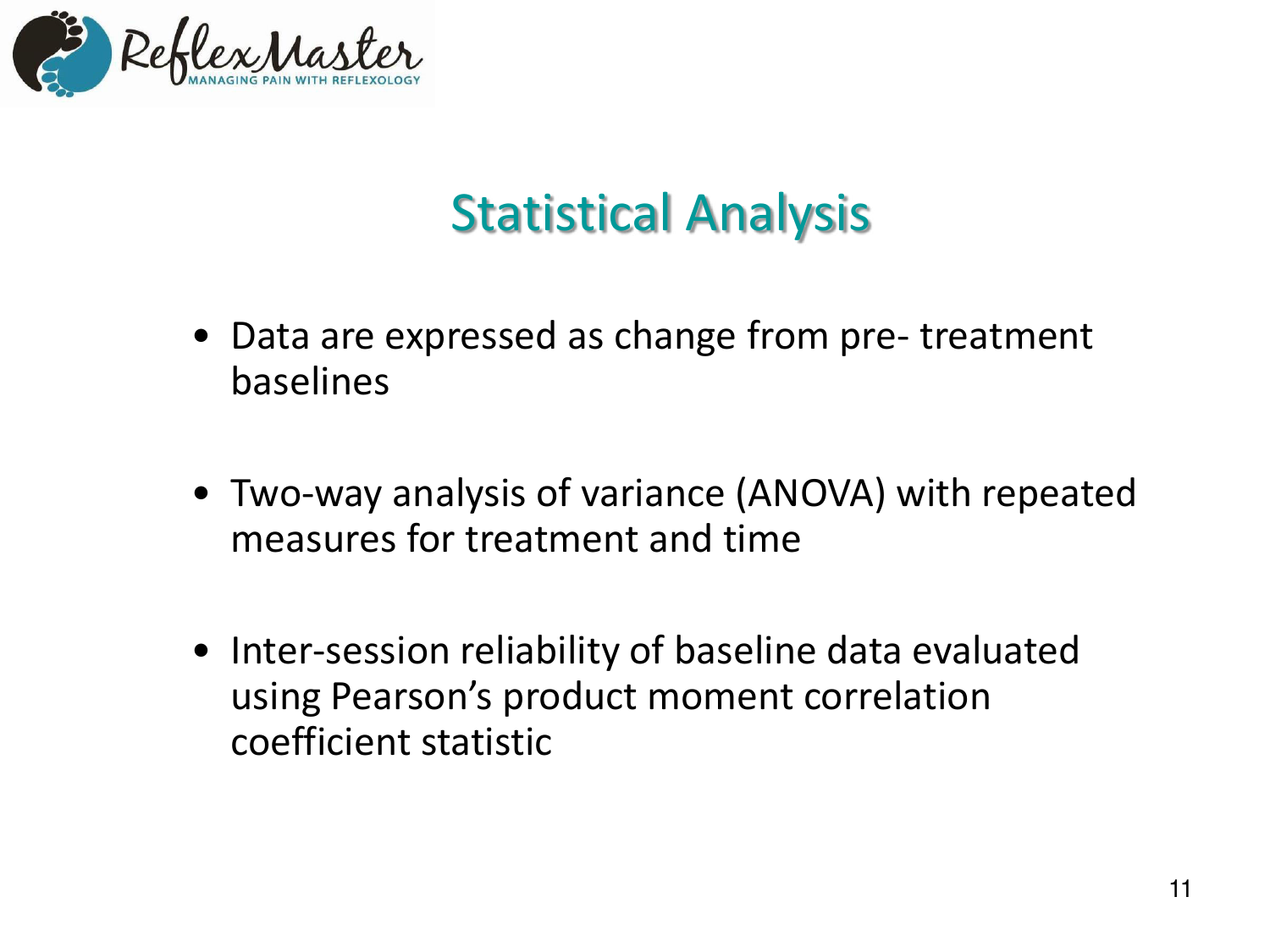

#### Pain Threshold Data

| Group              | Pre-<br>treatment<br>baselines | Post<br>treatment<br>$(+30 \text{ min})$ | Post<br>treatment<br>$(+60 \text{ min})$ | Post<br>treatment<br>$(+90 \text{ min})$ | Post<br>treatment<br>$(+120 \text{ min})$ |
|--------------------|--------------------------------|------------------------------------------|------------------------------------------|------------------------------------------|-------------------------------------------|
| <b>Control</b>     | $8.4 \pm 0.8$                  | $9.6 \pm 0.8$                            | $10.1 \pm 1.5$                           | $10.9 \pm 1.8$                           | $12.9 \pm 2.5$                            |
| <b>Reflexology</b> | $9.1 \pm 1.2$                  | $10.0 \pm 0.8$                           | $14.1 \pm 1.6$                           | $14.7 \pm 2.6$                           | $17.0 \pm 3.7$                            |

Mean ± SEM for pain threshold (s) by group and by time showing 1 pre treatment and 4 successive post treatment observations at 30 minute intervals. *n=15.*  Treatment ( $F_{(1,14)}$ =0.6644,n.s.), time ( $F_{(3,42)}$ =4.2629, p<0.01), treatment x time interaction  $(F_{(3,42)} = 0.3481, n.s.).$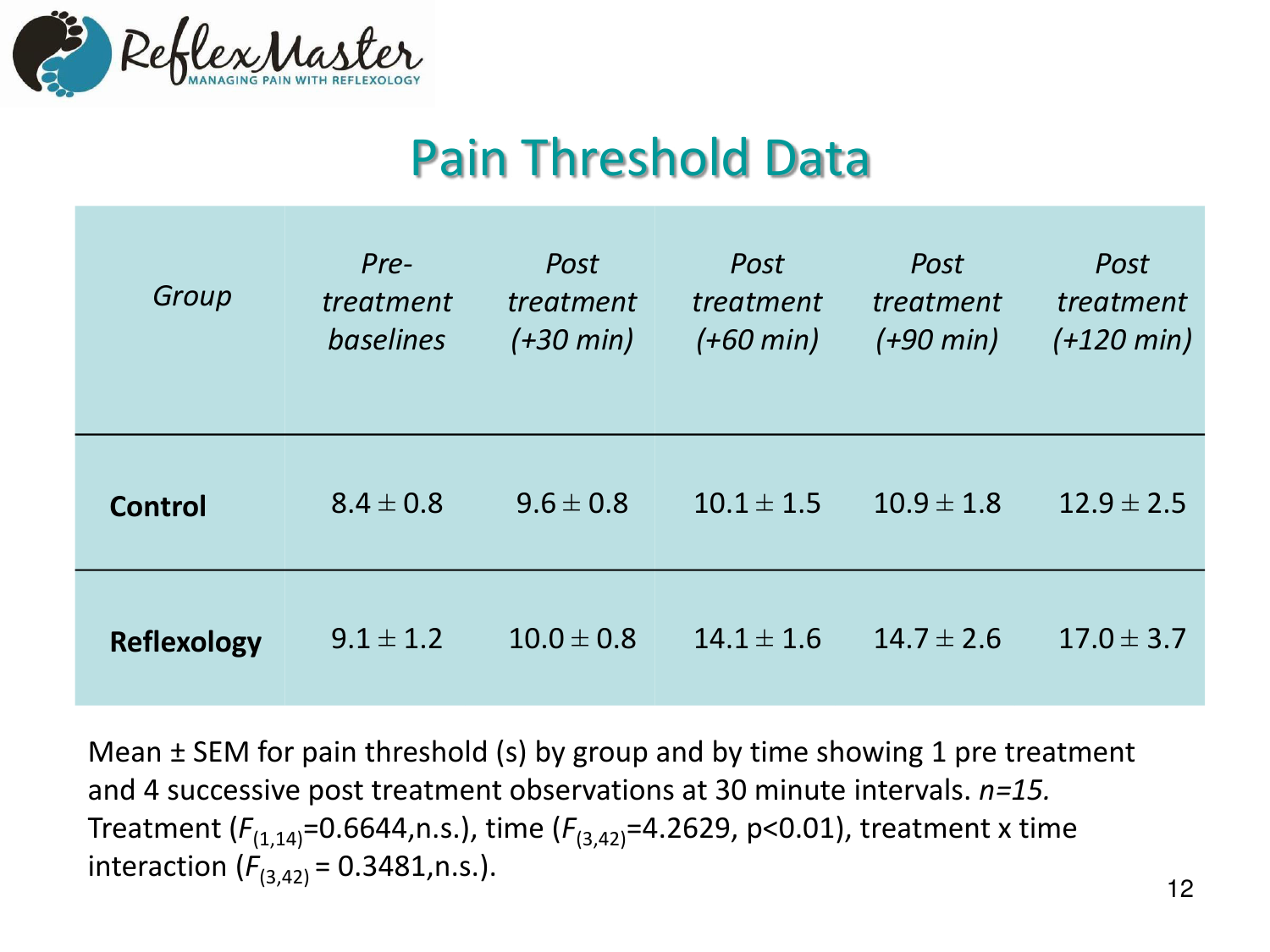

### Results for Pain Threshold



13 The effect of change in pain threshold from pre-treatment baselines, *n=15*. Mean ± SEM pain threshold scores (s), p<0.05 for standard reflexology. Vertical lines represent +/- SEM. ●=Sham TENS (control) ■=Reflexology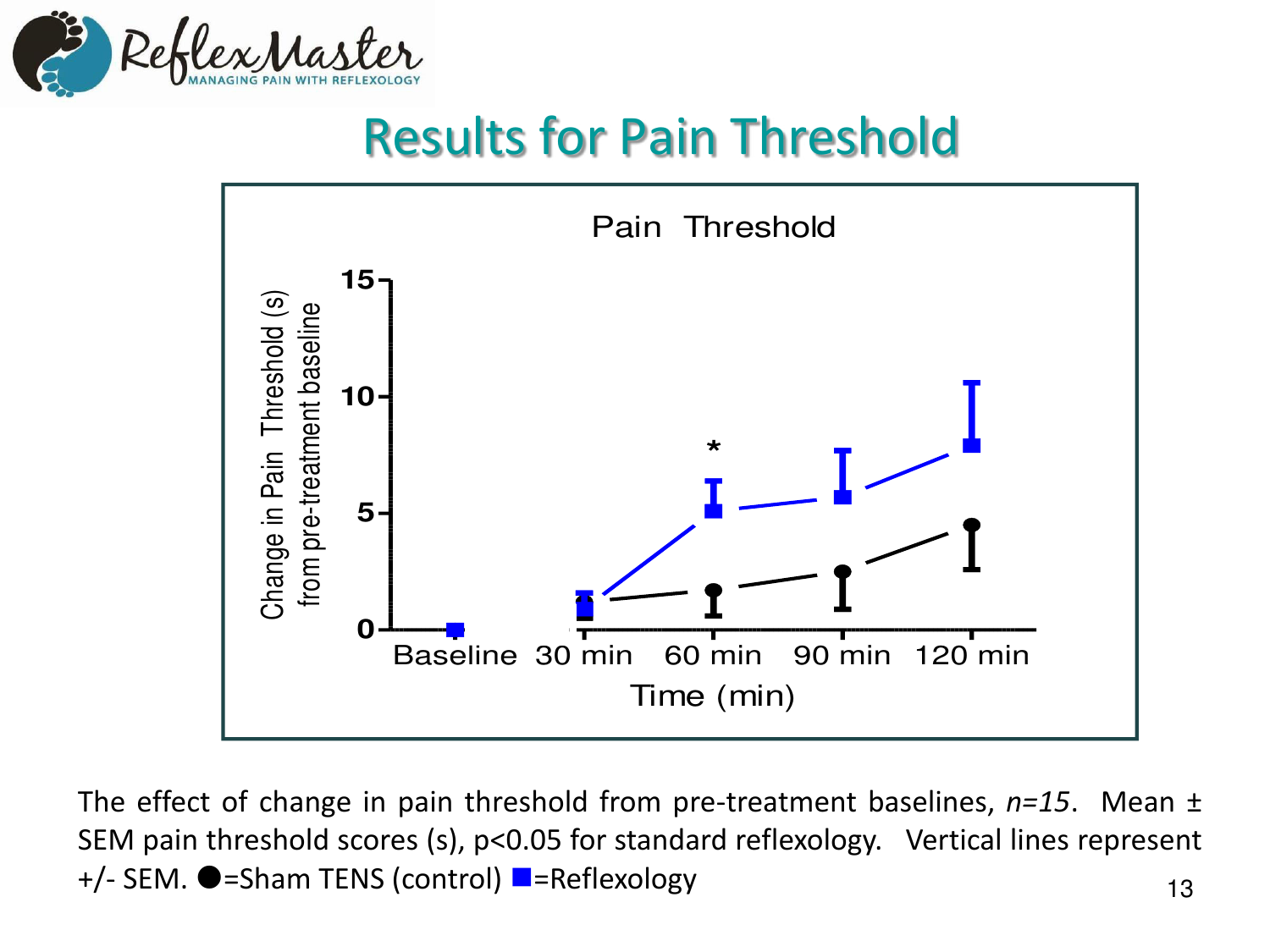

#### Pain Tolerance Data

| Group              | Pre-<br>treatment<br>baselines | Post<br>treatment<br>$(+30 \text{ min})$ | Post<br>treatment<br>$(+60 \text{ min})$ | Post<br>treatment<br>$(+90 \text{ min})$ | Post<br>treatment<br>$(+120 \text{ min})$ |
|--------------------|--------------------------------|------------------------------------------|------------------------------------------|------------------------------------------|-------------------------------------------|
| <b>Control</b>     | $133.7 \pm 31.0$               | $98.3 \pm 24.6$                          | $95.0 \pm 26.8$                          | $111.9 \pm 9.0$                          | $102.7 \pm 26.6$                          |
| <b>Reflexology</b> | $112.7 \pm 27.9$               | $111.3 \pm 30.2$                         | $145.3 \pm 33.2$                         | $162.9 \pm 36.7$                         | $136.5 \pm 34.6$                          |

14 Mean ± SEM for pain tolerance (s) by group and by time showing 1 pre treatment and 4 successive post treatment observations at 30 minute intervals. *n=15.* ANOVA revealed a significant treatment effect  $(F_{(1,14)}=7.7563, p<0.05)$  a significant effect of time  $(F_{(3,42)}=3.2885, p<0.05)$  but no treatment x time interaction  $(F_{(3,42)}=1.6198, n.s.).$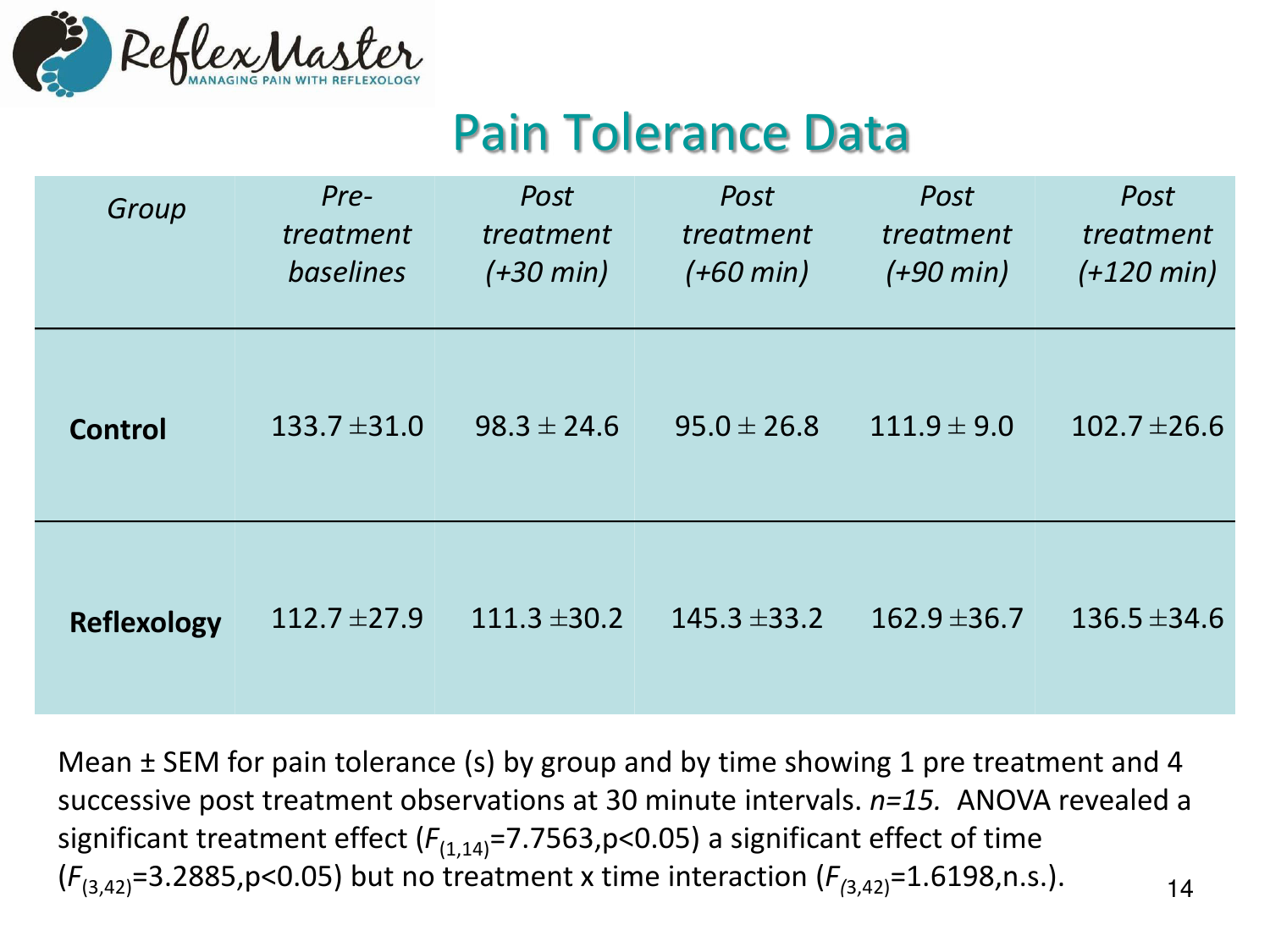

### Results for Pain Tolerance



The effect of change in ice pain tolerance (s) from pre-treatment baselines, *n=15*. p<0.01 at 60 and 120 min, p<0.05 at 90 min (students *t*-test). Vertical lines represent  $+/-$  SEM.  $\bullet$ =Sham TENS (control)  $\bullet$  =Reflexology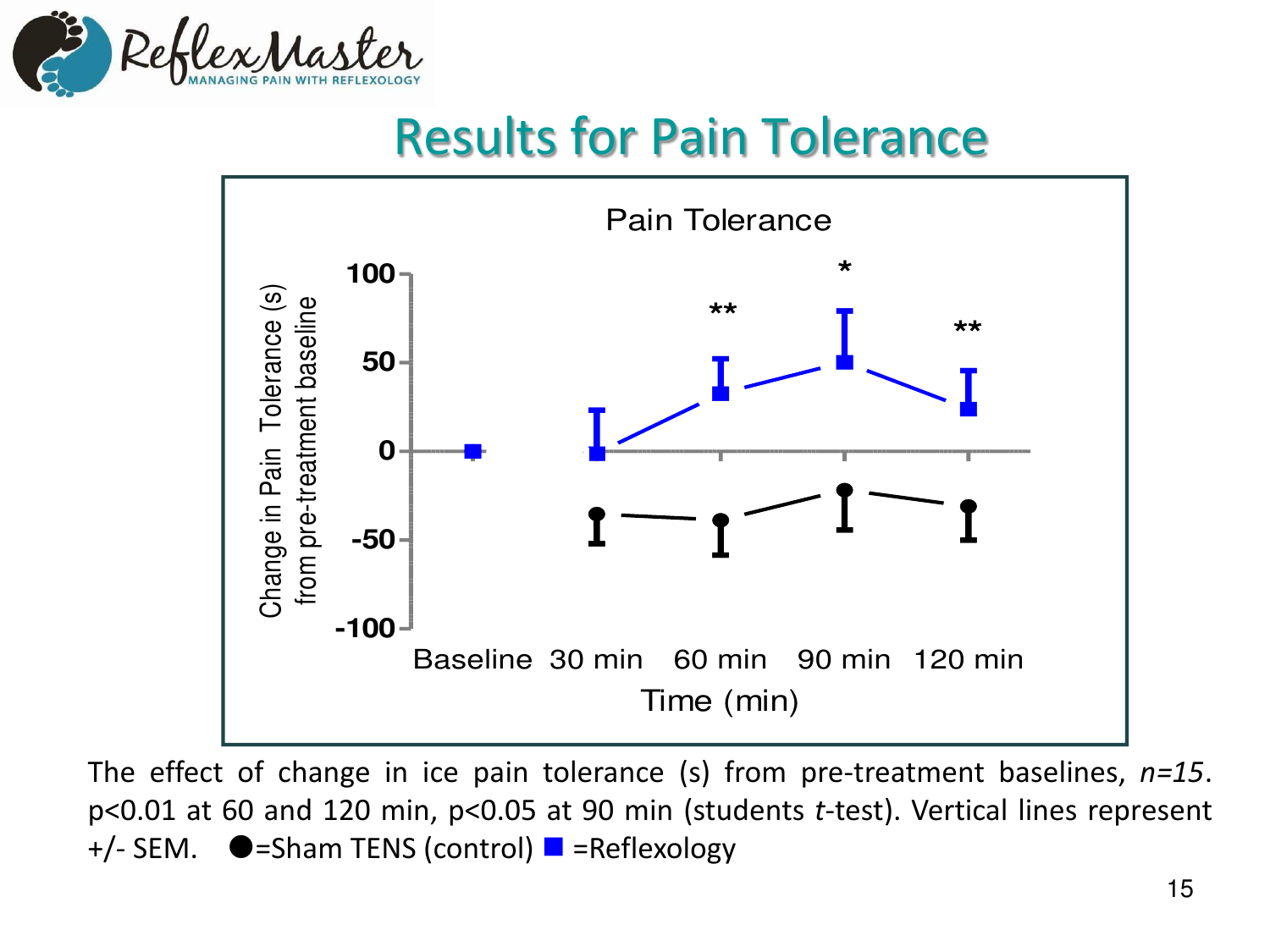

### Pre-plunge Heart Rate data

| Group              | Pre-<br>treatment<br><b>baselines</b> | Post<br>treatment<br>$(+30 \text{ min})$ | Post<br>treatment<br>$(+60 \text{ min})$ | Post<br>treatment<br>$(+90 \text{ min})$ | Post<br>treatment<br>$(+120 \text{ min})$ |
|--------------------|---------------------------------------|------------------------------------------|------------------------------------------|------------------------------------------|-------------------------------------------|
| <b>Control</b>     | $78.5 \pm 3.8$                        | $73.9 \pm 3.4$                           | $74.2 \pm 3.7$                           | $71.9 \pm 3.7$                           | $72.9 \pm 3.6$                            |
| <b>Reflexology</b> | $81.2 \pm 3.7$                        | $68.1 \pm 4.2$                           | $69.4 \pm 4.0$                           | $69.5 \pm 4.2$                           | $71.8 \pm 3.8$                            |

Mean ± SEM for pre plunge heart rate (bpm) by group and by time showing 1 pre treatment and 4 successive post treatment observations at 30 minute intervals. *n=15.* There were no significant effects of treatment  $(F_{(1,14)}=1.5749,n.s.)$ , time  $(F_{(3,42)}=1.2608, n.s)$ , or any treatment x time interactions  $(F_{(3,42)}=1.4877, n.s)$ 

16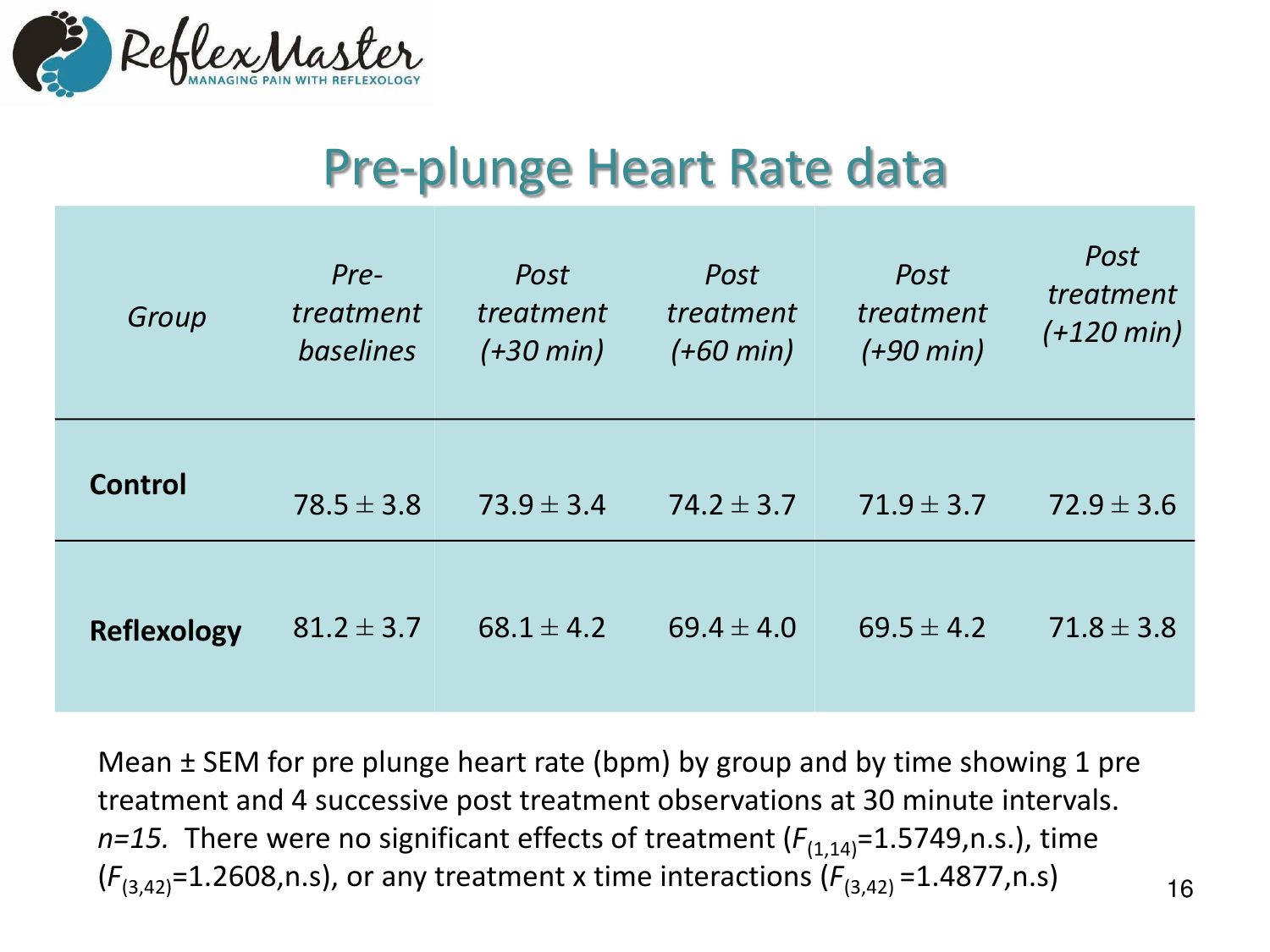

# Results of the pre-plunge Heart Rate



The effect of treatment on mean ± SEM pre plunge heart rate (bpm) as a change from pre-treatment baselines, *n=15*. p<0.01 for reflexology. Vertical lines illustrate +/- SEM.

 $\blacktriangleright$ =Sham TENS (control)  $\blacktriangleright$  =Reflexology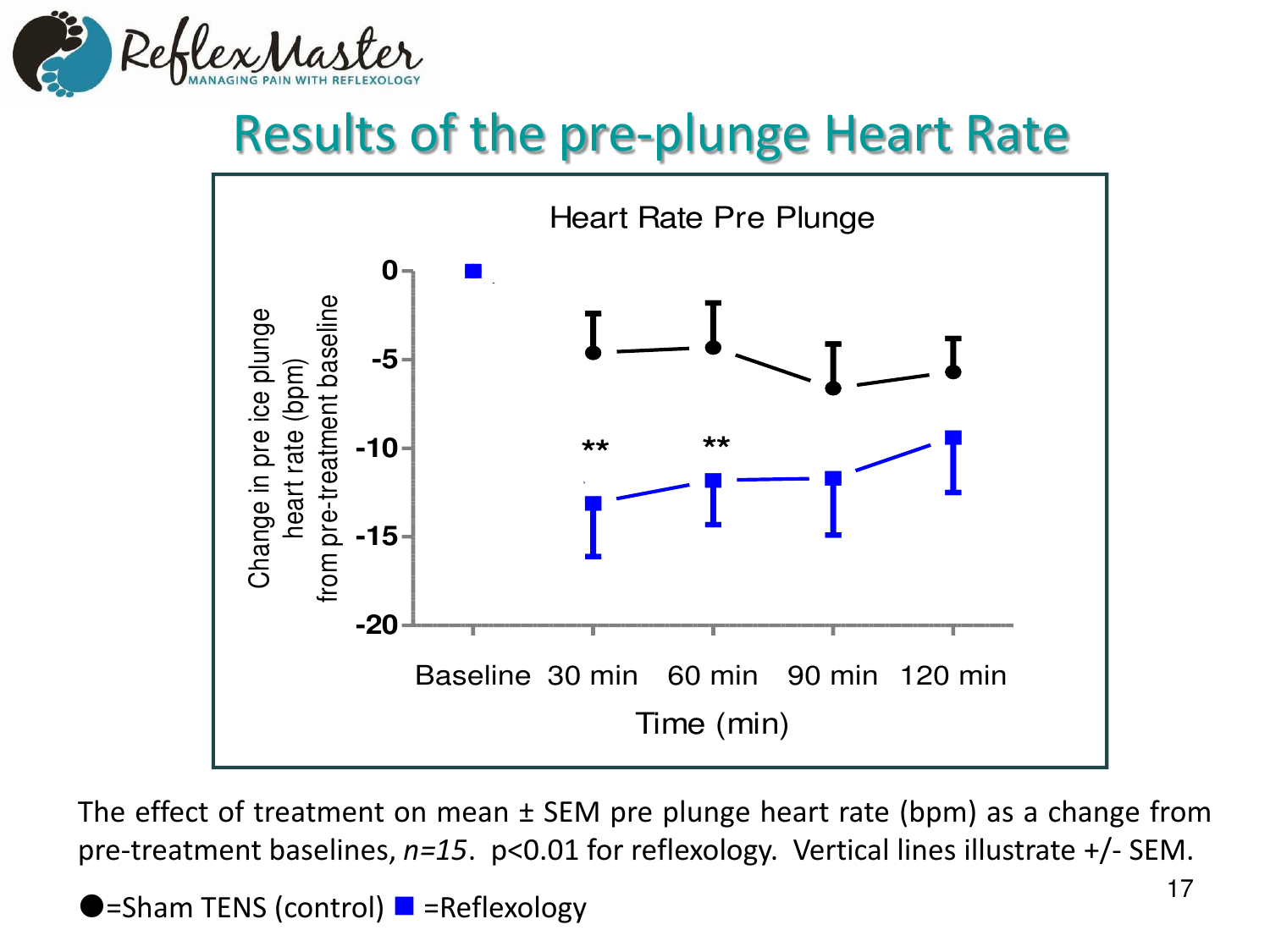

# Post-plunge Heart Rate data

| Group              | Pre-<br>treatment<br>baselines | Post<br>treatment<br>$(+30 \text{ min})$ | Post<br>treatment<br>$(+60 \text{ min})$ | Post<br>treatment<br>$(+90 \text{ min})$ | Post<br>treatment<br>$(+120 \text{ min})$ |
|--------------------|--------------------------------|------------------------------------------|------------------------------------------|------------------------------------------|-------------------------------------------|
| Control            | $78.7 \pm 3.9$                 | $73.3 \pm 3.4$                           | $72.5 \pm 3.3$                           | $72.5 \pm 3.3$                           | $74.3 \pm 3.7$                            |
| <b>Reflexology</b> | $79.7 \pm 3.4$                 | $69.9 \pm 3.6$                           | $70.7 \pm 3.3$                           | $72.8 \pm 2.8$                           | $73.1 \pm 3.6$                            |

Mean ± SEM for post plunge heart rate (bpm) by group and by time showing 1 pre treatment and 4 successive post treatment observations at 30 minute intervals. *n=15.*  There were no significant treatment effects  $(F_{(1,14)}=0.8691,n.s.)$ , no significant effects of time  $(F_{(3,42)}=2.6185,n.s.)$  and no treatment x time interactions  $(F_{(3,42)}=0.6826,n.s.)$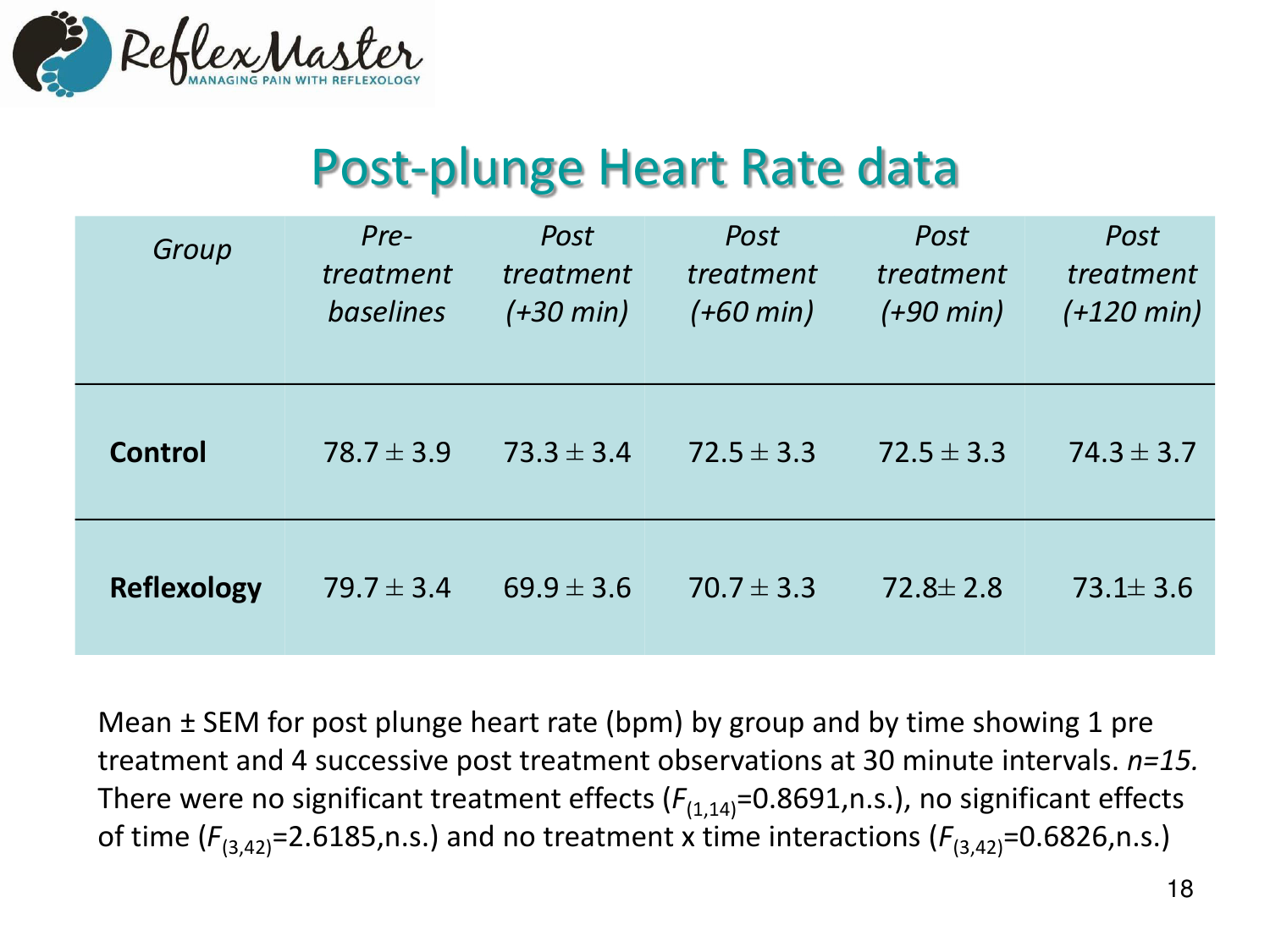

# Results of the post-plunge Heart Rate



The effect of treatment on mean ± SEM post plunge heart rate (bpm) as a change from the pre-treatment baselines, *n=15*. Vertical lines represent +/- SEM.

 $\bullet$ =Sham TENS (control)  $\bullet$  =Reflexology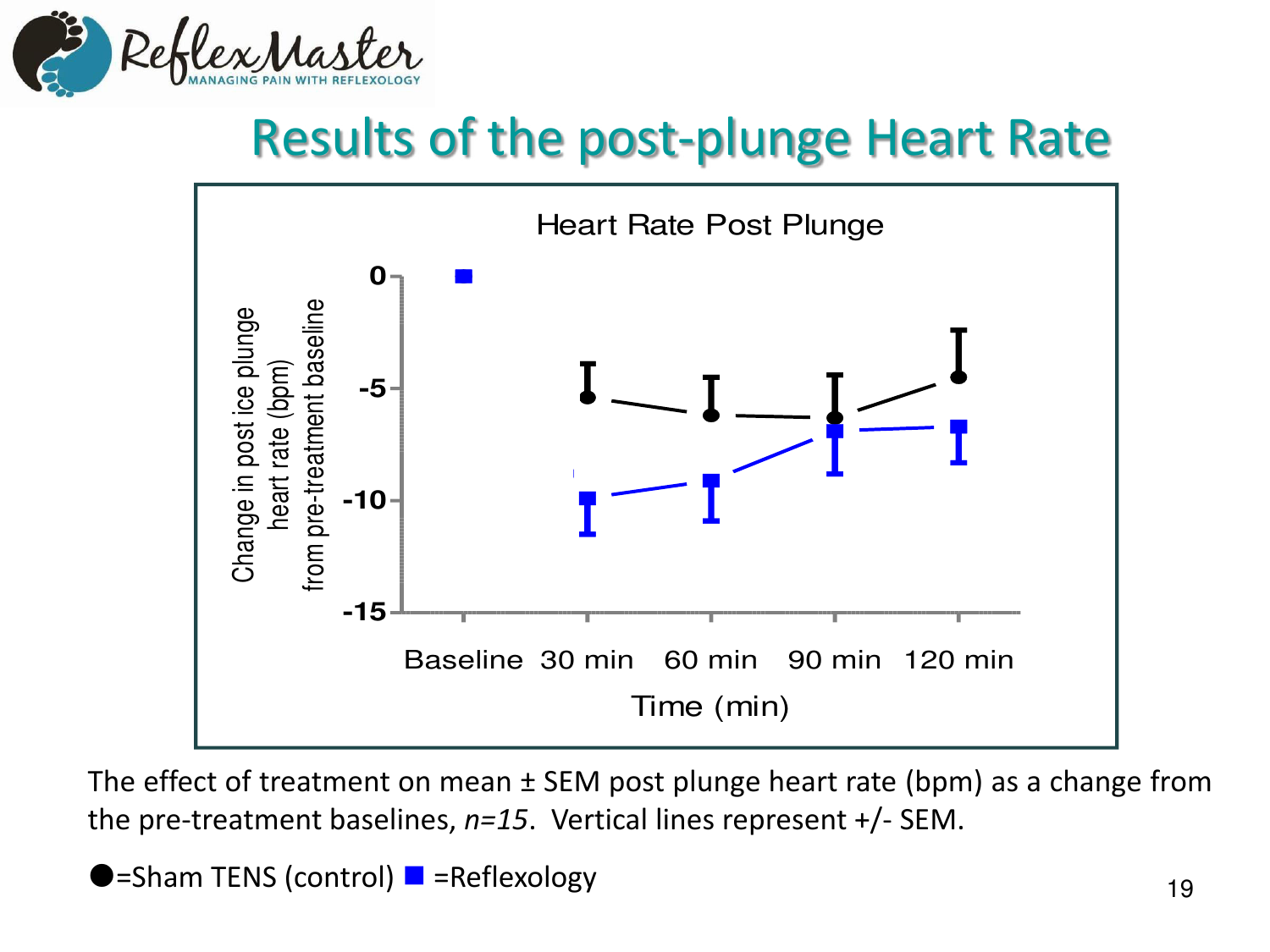

# Subjective Rating Questionnaire

- Subjective rating questionnaire used to establish perceived effect of ice immersion procedures on levels of anxiety, arousal and discomfort
- Wilcoxon sign rank test for non-parametric statistics of matched pairs showed:
- No significant differences in levels of arousal or anxiety
- Results showed significant differences in levels of discomfort between sham TENS (control) and reflexology sessions  $(p<0.05)$
- Correlates with increased effect on pain threshold and tolerance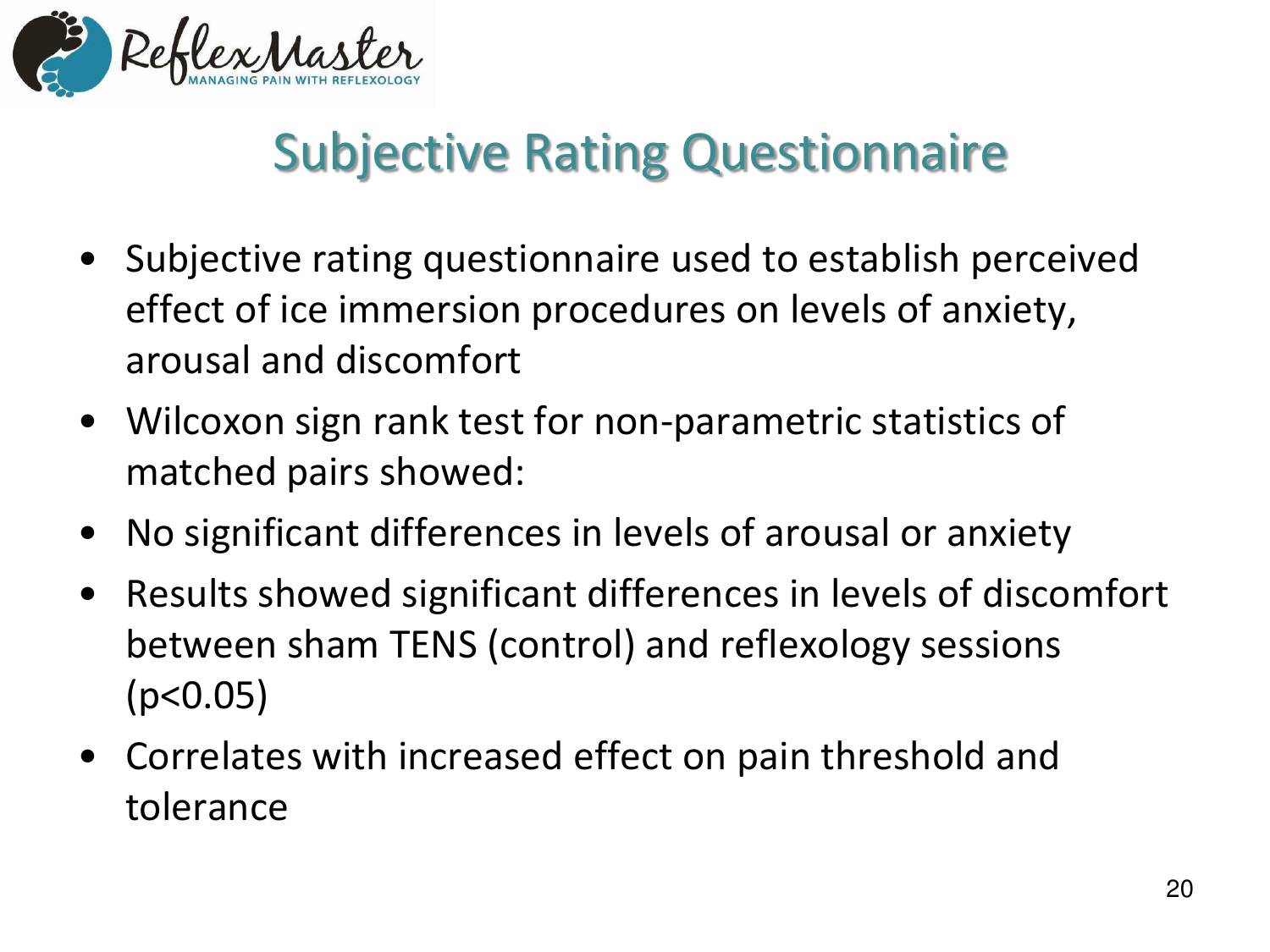

# Subjective Rating Questionnaire results

| Post treatment time $\rightarrow$ | 30    | 60    | 90    | 120   |
|-----------------------------------|-------|-------|-------|-------|
| <b>AROUSAL</b>                    | 0.109 | 0.125 | 0.125 | 0.625 |
| <b>ANXIETY</b>                    | 0.250 | 0.125 | 0.500 | 1.000 |
| <b>DISCOMFORT</b>                 | 0.344 | 0.078 | 0.039 | 0.313 |

The Wilcoxon signed rank test scores. Exact significance (2-tailed)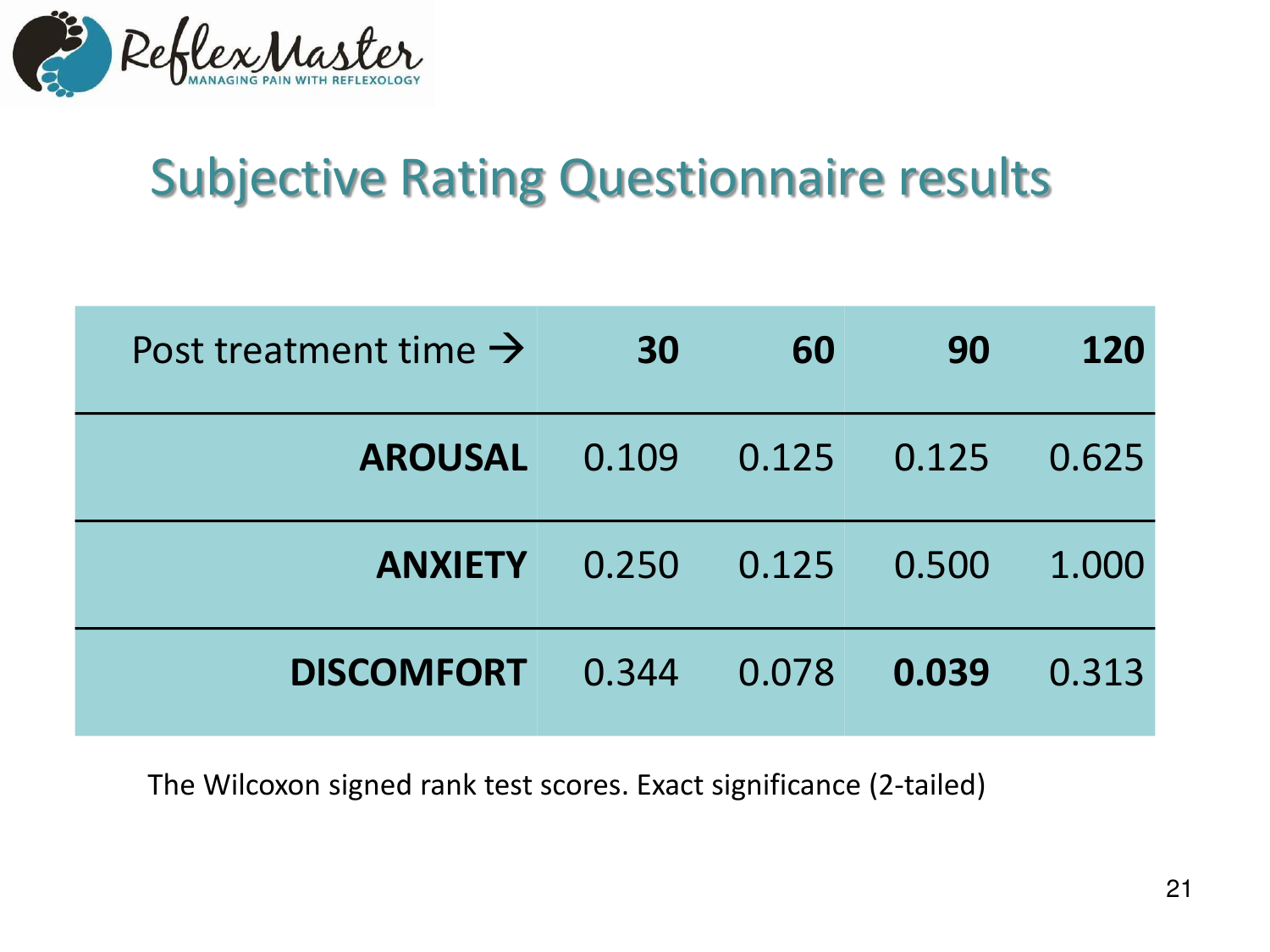

## Side effects to treatment



Illustration of the results of the feedback questionnaire analysis. Each section of the pie chart indicates the number of subjects experiencing side-effects of treatment. Each colour represents a different side-effect, *n=15*.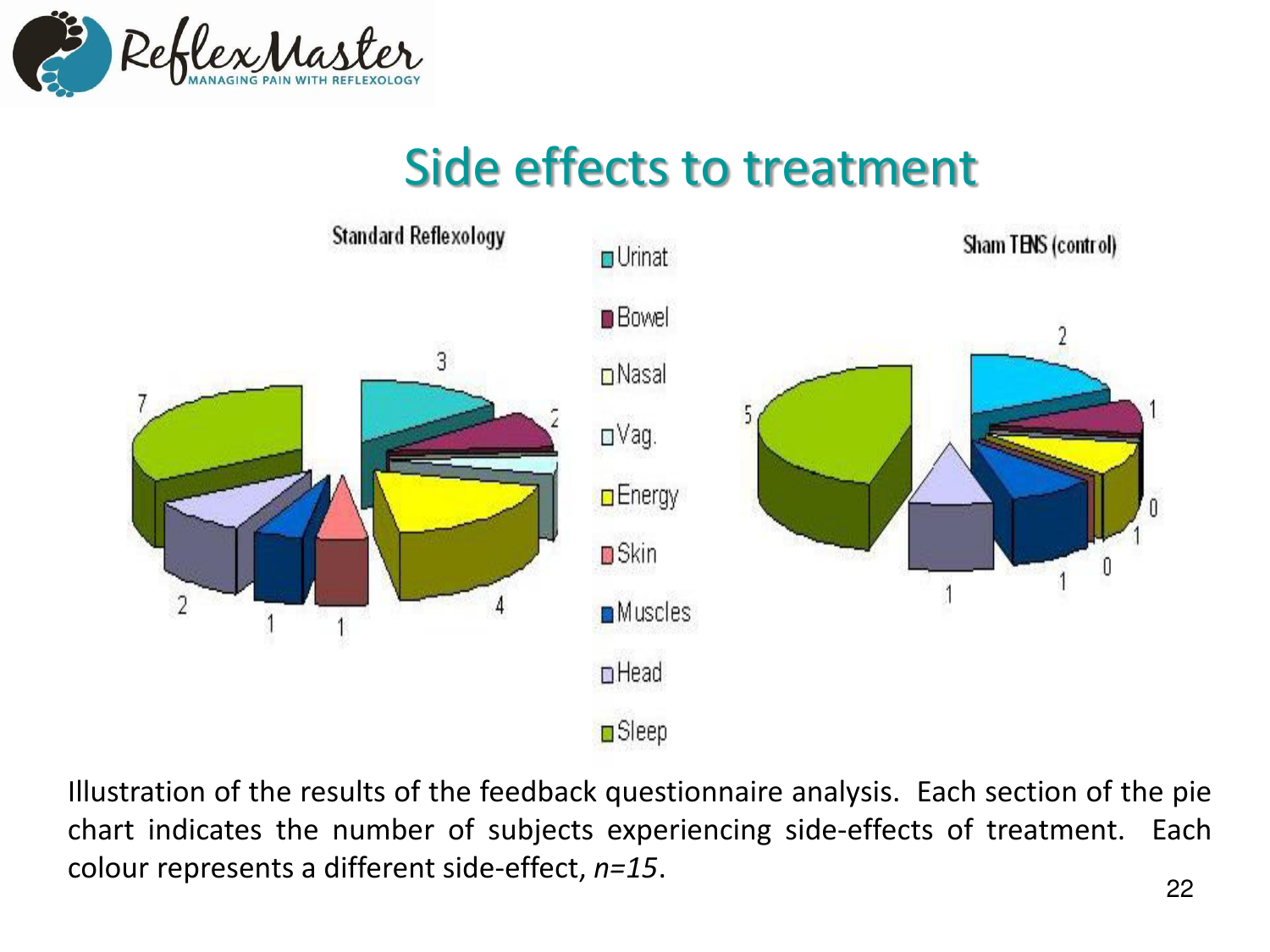

# Summary of results

- Significant increase in pain threshold p<0.05
- Significant increase in pain tolerance  $p<0.01 \& 60$  min, p<0.05 @ 90 min and p<0.05 @ 120 min

- Significant decrease in HR pre plunge p<0.01 following reflexology
- No significant differences post plunge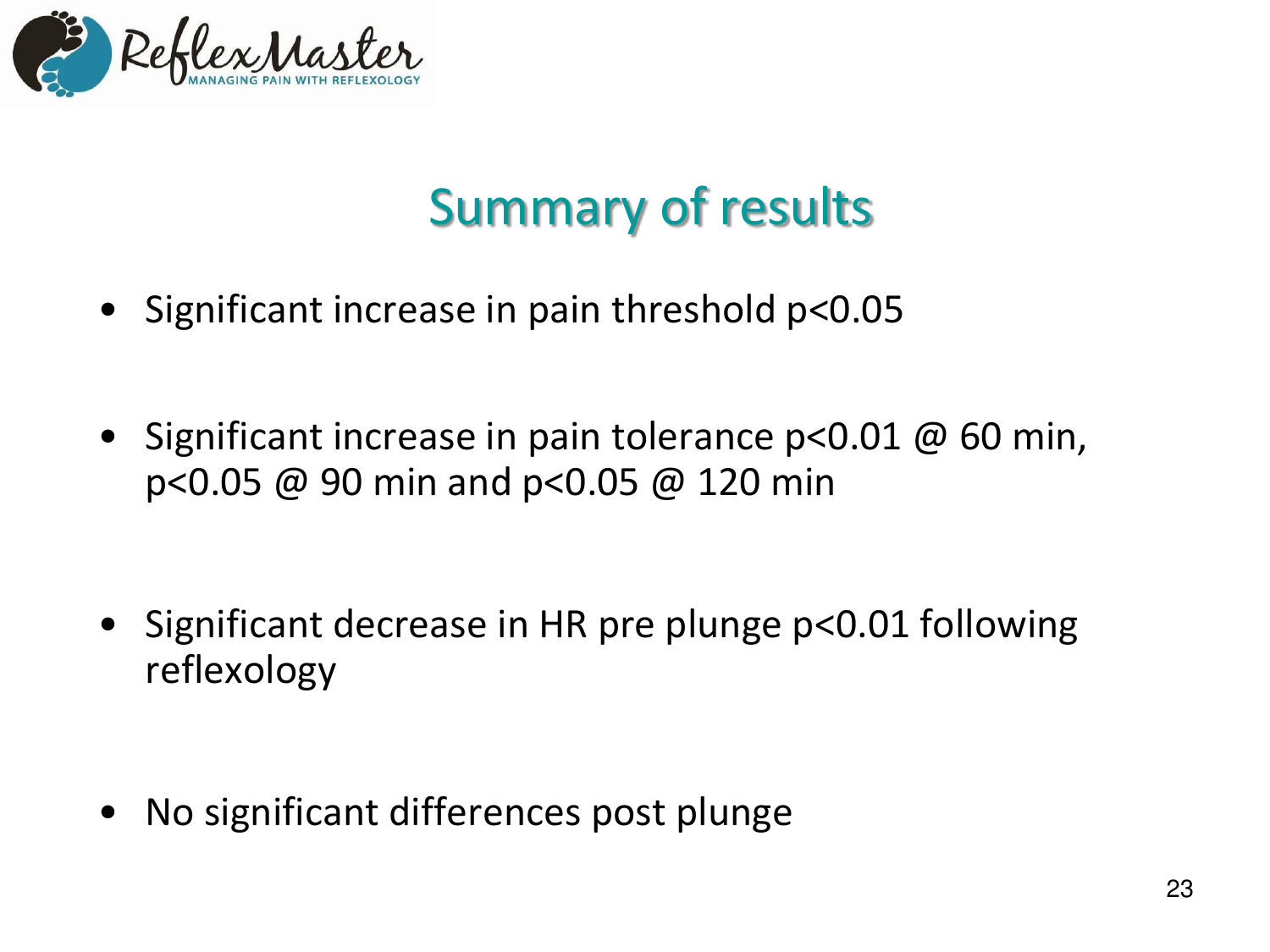

# **Conclusions**

- Unlikely that effect on pain threshold/tolerance is a result of sympathetic activation
- Reflexology releases endogenous neurotransmitters/neuromodulators which inhibit the transmission of pain information to the brain
- Reflexology may be useful on its own or as an adjunct to medication in the treatment of pain conditions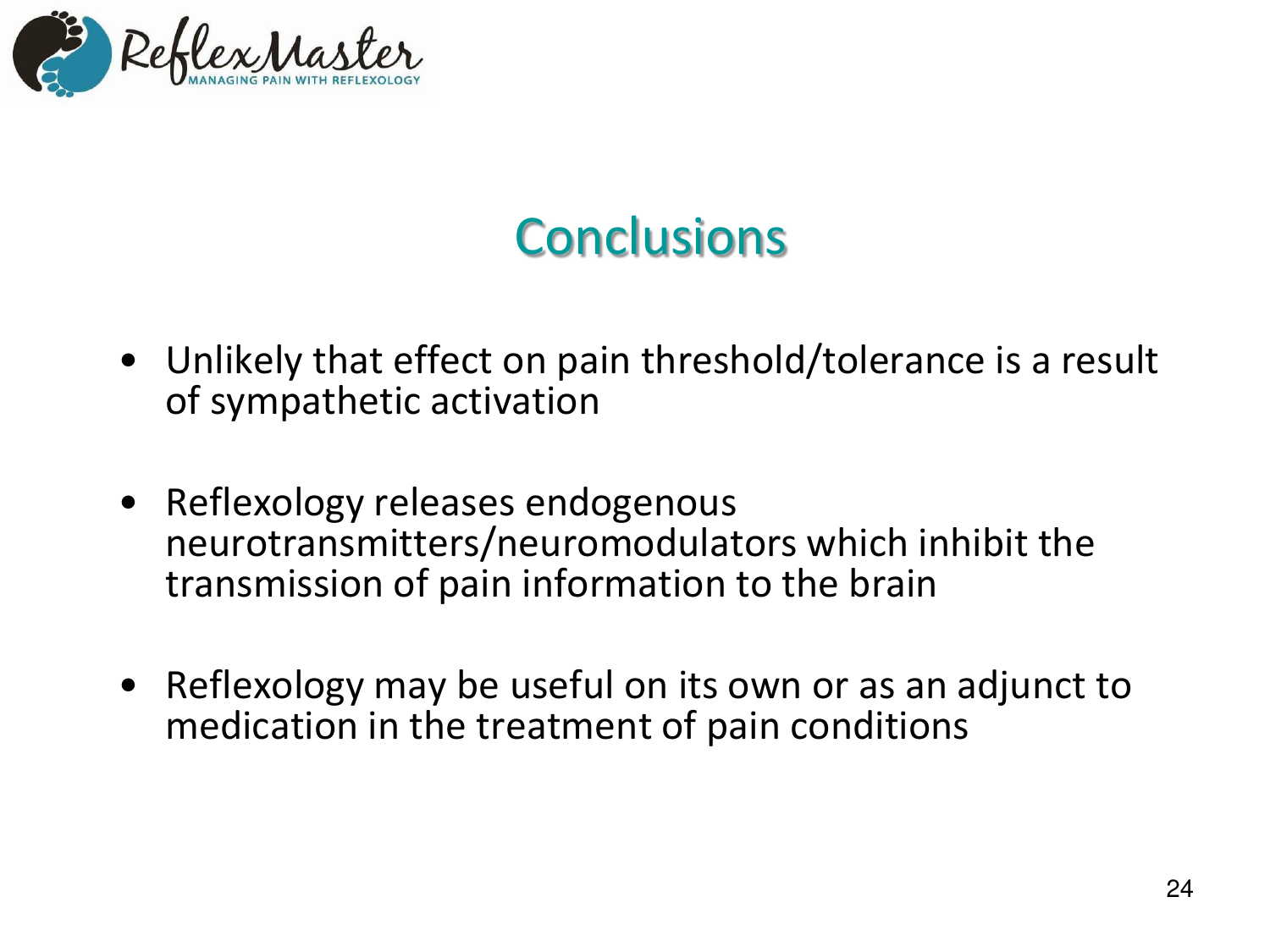

# Acknowledgements

Dr Sheelagh Campbell (DoS) Dr Ivor Ebenezer (Supervisor)

Faculty of Science, University of Portsmouth, UK

With my thanks and appreciation to all of the subjects who participated in the study